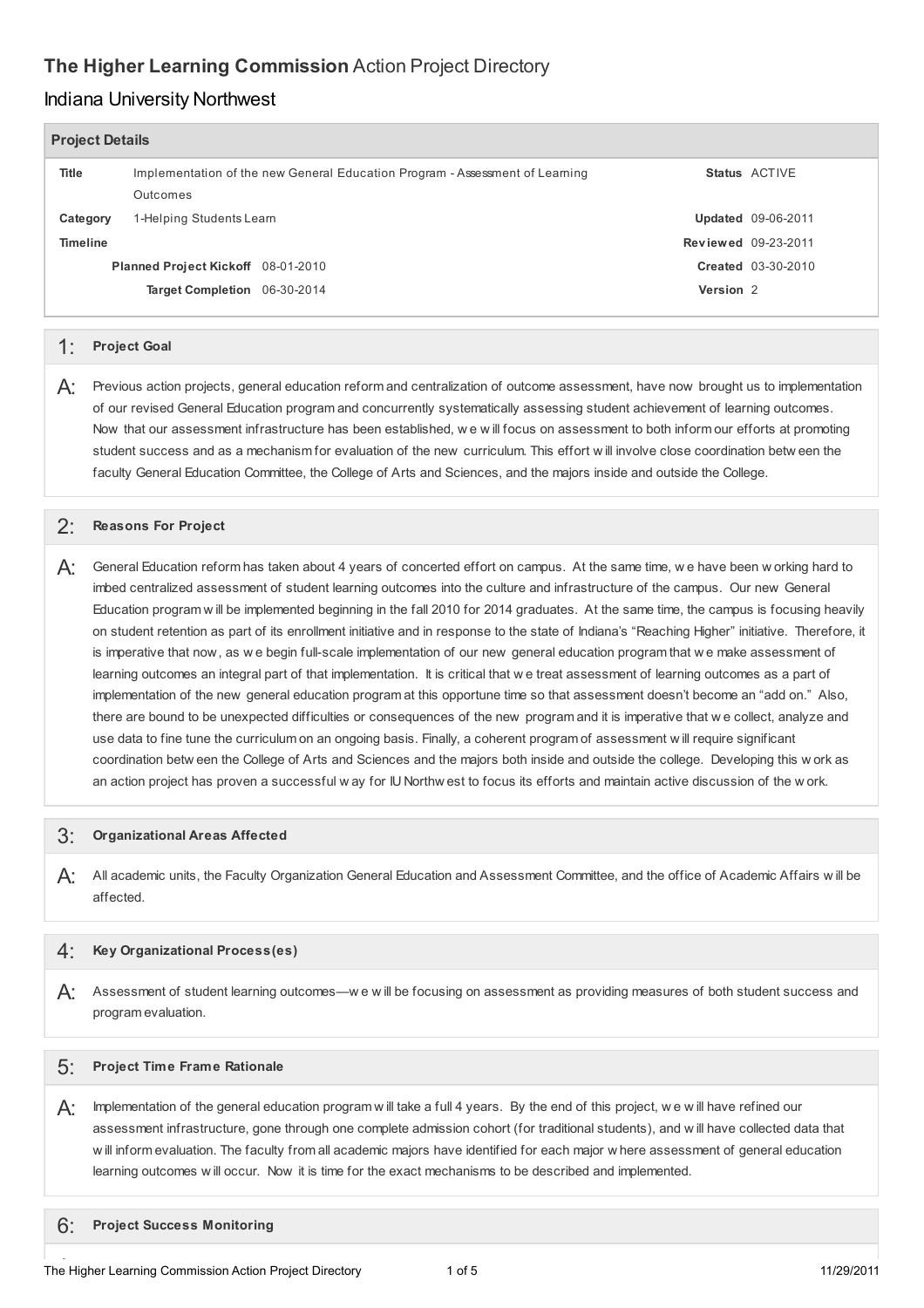$A$ : Success of this AP will be monitored by the Office of Academic Affairs (including the new ly established Office of Institutional Effectiveness and Research). Success w ill require 1). A standard process of evaluation of learning outcomes of foundational courses (Elementary Composition, Public Speaking, Mathematics, and a natural science w ith a laboratory) and using the results to suggest necessary improvements. This w ill be the responsibility of the General Education and Assessment Committee; 2). A method of monitoring and communicating assessment of learning outcomes in the Principle 2 Breadth of Leaning courses and centralized reporting of the results. This w ill primarily be the responsibility of the College of Arts and Science; and 3). A method of monitoring an communicating assessment of learning outcomes in the advanced foundation courses and leaning outcomes associated w ith Principle 3 through 5. This w ill primarily be the responsibility of the academic unit offering the major. The monitoring of these efforts w ill centralized in Academic Affairs and reported at least annually by the Office of Institutional Effectiveness and Research.

# 7: **Project Outcome Measures**

 $A$ : Development, implementation, and communication of: 1) an established process by w hich the General Education and Assessment Committee conducts its assessment w ork related to leaning outcomes in foundations courses and uses that data for improvement; 2) an established process by w hich the College of Arts and Sciences manages assessment of Breadth of Leaning courses, uses the data for improvement and communicates the data to the larger campus faculty; and 1) an established process by w hich the academic majors (units) conduct assessment w ork related to leaning outcomes in advanced courses and in Principles 3-5, communicates the results, and uses the results for improvement.

### **Project Update**

# 1: **Project Accomplishments and Status**

A: Link to General Education Timeline for Assessment http://www.iun.edu/~genednw/timeline/index.shtml The timeline above indicates that our Principle 1 Foundations courses w ere to be evaluated in 2010-11. As w e had already evaluated Composition and Mathematics, the General Education/Assessment Committee focused on the follow ing course: COMM-S121 BIOL- L100, CHEM-C101 this year (Principle 1 Foundation). Public speaking is a required general education course and biology and chemistry are the most heavily enrolled scientific reasoning courses on campus. The Committee chairs and Associate Vice Chancellor met w ith the department chairs and faculty of Biology, Chemistry, and Communication several times in the fall of 2011 to assist in the design of assessment plans. This required substantial time for both the committee chairs and the departments as they had not done this type of assessment previously. Special attention w as focused on selecting an assessment method that w as sustainable and that provided information to the department that they found valuable as w ell as data that focused on the general education learning outcomes. All three courses collected data in AY 2010-11 and are in the process of w riting up their results w hich are due in September of 2011. They have all been invited to present their results to the General Education/Assessment Committee in the fall of 2011 and these results w ill be posted [here](http://www.iun.edu/~nwacadem/caslo/results/index.shtml) (http://w w w.iun.edu/~nw [academ/caslo/results/index.shtml](http://www.iun.edu/~nwacadem/caslo/results/index.shtml)) as soon as they are available. Letters w ere originally sent to Dean of College of Arts and Sciences and School of Education in May of 2010 detailing courses to be assessed for General Education this year (Principle 2 Breadth of Learning) requesting plans for assessment by September 15, 2010 and final reports by April 2011 as reported in our previous report. It w as then discovered that our timeline called for Principle 2 Assessment for the 2011-12 AY. New letters w ere generated and w e are asking for plans by September 15, 2011 and final reports by April of 2012.

#### 2: **Institution Involvement**

 $A$ : After the General Education Principles w ere approved by the campus and revisions made to the curriculum of every degree, both the General Education/Assessment Committee and the Office of Academic Affairs continue to be instrumental in maintaining general aw areness of the assessment process. Both entities have communicated extensively w ith the academic units, w ho in turn have communicated extensively w ith their faculty regarding these issues. The new 2010-12 (online and printed) Bulletin details the new General Education Principles and includes the changes to the curriculum for the first time and so has become a valuable resource for Academic Advisors. Additionally the Office of Academic Affairs has communicated w ith the Library, Institutional Research and other core academic support areas regarding the project.

 As the committee and the Office of Academic Affairs met w ith the department chairs involved w ith assessment of Principle 1 Foundation courses, it became clear that they needed assistance to move their assessment analysis forw ard in a timely fashion. Therefore, the Office of Academic Affairs has funded a w ork-study student to assist w ith Assessment for 2011-12 and w ill do so again in 2012-13. This student enters de-identified data and performs simple analyses supervised by the home academic units.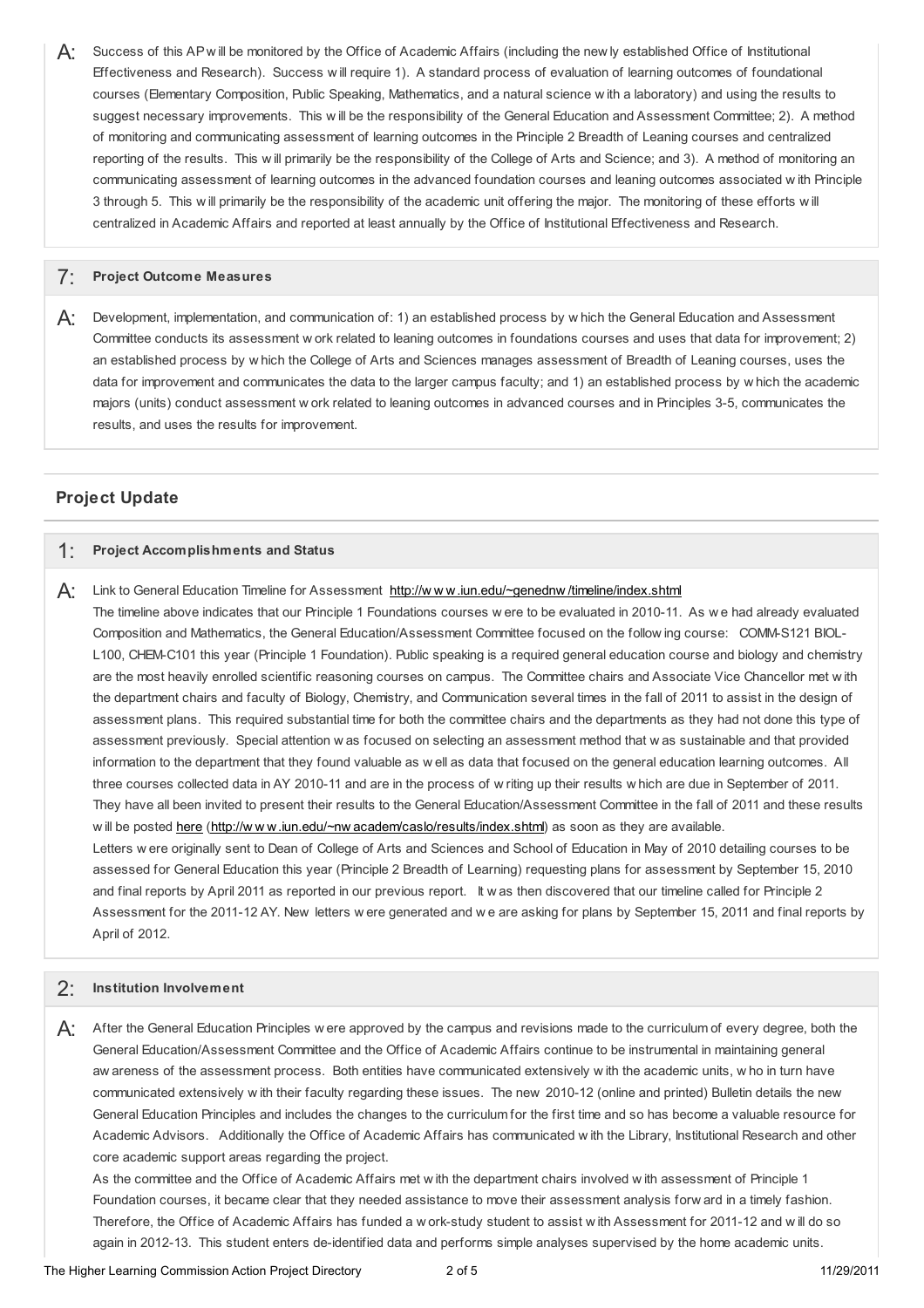The administration w ill again send tw o or three individuals w ho are involved in the process to the Assessment Institute in 2011 to gather additional information on successful assessment projects to bring back to the campus. Any resources obtained at the Institute are cataloged, and the list is available on our Assessment page **[online](http://www.iun.edu/~nwacadem/caslo/resources/index.shtml)** and can be checked out by faculty as needed. While w orking on the redesign of General Education the Committee remained relatively static. How ever, w ith the adoption of the General Education Principles, a cadre of new faculty have joined some of the long-term committee members. These new faculty are outstanding ambassadors back to their academic units regarding assessment issues and have brought fresh new ideas to the committee as w ell. For example, one of the new members has published extensively on assessment in the field of criminal justice and helped significantly in the design of the public speaking and biology assessments being used over the last year.

### 3: **Next Steps**

 $\bm{\mathsf{A}}$ : Indiana University and IU Northw est w ill become part of a study of student learning gains assessment using the ETS Proficiency Profile in AY 2012-13. The follow ing protocol w ill be implemented w ith the assistance of the Office of Admissions, Institutional of Institutional Effectiveness and Research, Office of Academic Affairs and the General Education/Assessment Committee:

- Time 1 Entering Cohort (Spring and Summer prior to AY 2012 2013): Administer the 2-hour version of the ETS Proficiency Profile in the Fall 2012 entering cohort during campus placement testing, using a sample size of betw een 300 and 350 students.
- Time 1 Seniors (Spring 2013): Administer the 2-hour version to a sample of 50 seniors on each campus to use for the VSA value-added learning score.
- Time 2 Juniors/Seniors (Spring 2016): Re-administer the long version to members of the Fall 2012 entering cohort w ho took the first test and have achieved at least junior level standing.

# 4: **Resulting Effective Practices**

 $A$ : General Education Assessment is a common institutional practice. While our process is not, w e believe, groundbreaking, w e hope it w ill be successful on our campus. We are still in the early stages of this project, but w e are using the same process w e used in creating our General Education plan. We have broad representation from the academic units on the General Education/Assessment Committee, w e have support from the Office of Academic Affairs for the process and w e are moving forw ard at a pace that is comfortable for our campus. There is a division of responsibility, w ith the committee focusing more significantly on the foundational general education experiences, w hile the academic units themselves are creating and implementing the assessment measures for the breath of learning courses. This has increased the number of people directly involved in the process and engendered greater buy-in by the campus community.

#### 5: **Project Challenges**

 $A$ : As this is a new experience for our campus (our first campus-wide General Education Principles and Assessment Plan) we feel like w e are still feeling our w ay through the process. The General Education/Assessment Committee as w ell as the Office of Academic Affairs are excited about the implementation of the plan, but the increase in w ork for the academic units and individual faculty makes it not as appealing a process for all. We continue to w ork to support both the individual academic units and faculty w orking on assessment w ith information, w ork-study assistance, and moral support along w ith encouragement that the results they gain are not just of use in improving the general education experience for our students but w ithin their individual disciplines as w ell. Additionally, w hile w e are moving forw ard on measuring student learning, w e still need to increase our attention to closing the loop – taking the feedback and making substantive and important changes that w ill continue to enhance the student learning experience. Each year the departments/academic units provide program learning outcome assessment results and these reports include a section on w hat steps have been taken based on the results, so the programs are becoming acclimatized to w orking in this fashion. Also, the campus has been trained in Franklin Covey's *The Four Disciplines* , and its emphasis on setting goals, developing lead measures, meeting regularly to discuss progress and implementing change based on those measures. How ever, the Institutional Effectiveness Steering Committee is creating a plan to communicate more effectively on the key aspects of continuous quality improvement, w hich should help not just w ith Student Learning Outcome Assessment but all aspects of university function.

### **Update Review**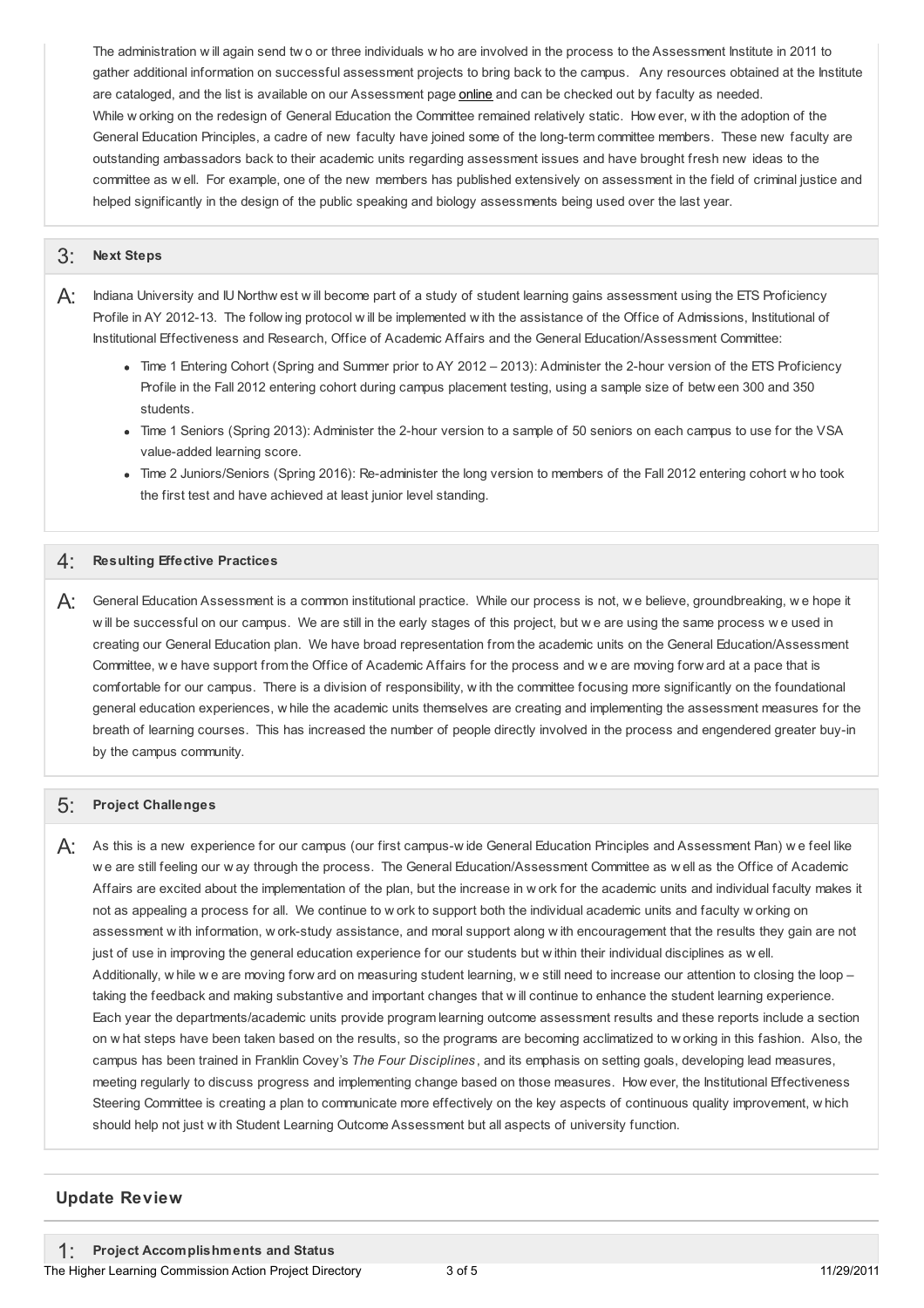$\mathsf{A}$ : During the first stages of this Action Project, Indiana University Northw est (IUN) is making good progress tow ards achieving the goal of assessing and validating its general education learning outcomes, w ith assessments for Principle 1 courses underw ay and plans in place for the assessment of Principle 2 courses. This is an important goal, w hich is not only vital to Helping Students Learn (AQIP Category 1), but also impacts the college's ability to Measure Effectiveness (AQIPCategory 7).

 Although IUN encountered some significant, and perhaps unexpected, time commitment challenges w hile w orking w ith faculty and department chairs in the creation of initial assessment plans (presumably during the fall of 2010), the time spent in these first phases is important. The college is to be commended for its initial efforts to create effective assessment methods and tools that w ill result in meaningful data, w hich w ill be vital to the ultimate success of using the assessment results for continuous improvement. Also, time spent meeting w ith faculty promotes the exchange of ideas, acceptance of assessment efforts, and faculty buy-in to a process that is often view ed as simply more w ork. The care that IUN has taken in getting this Action Project off the ground demonstrates the college's commitment to general education assessment, as w ell as its commitment to Valuing People (AQIP Category 4) and Leading and Communicating (AQIPCategory 5).

 The assessment process as described here follow s a distributed model, focusing on student achievement at the course level. IUN w as w ise to select a few highly-enrolled courses to target for assessment, w hich enables the college to focus its efforts in a manageable w ay. It is also w ise to set deadlines and publish results on the w eb to encourage participation and accountability. The proposed timeline w as developed in 2007, w ith a logical progression of first assessing Foundational courses, and then progressing through Breadth of Learning courses, and on to advanced courses. To date, IUN has follow ed this timeline closely, but the college shouldn't hesitate to change the timing if circumstances and feedback w arrant.

### 2: **Institution Involvement**

 $\mathsf{A}$ : IUN has made a concerted effort to involve most, if not all, constituencies in Academic Affairs in this initiative. The college's efforts in ensuring inclusiveness underscore its commitment to Valuing People (AQIPCategory 4) and Leading and Communicating (AQIP Category 5). Garnering faculty support and buy-in are critical to the success of general education assessment and IUN is w ise to devote time and energy to accomplishing this. Adding new members to the General Education/Assessment Committee not only brings fresh ideas and insights, but also increases the numbers of faculty w ho w ill champion the cause.

 The extensive communication campaign coupled w ith institutional support (providing student clerical assistance, funding conference attendance for involved parties) speak to the importance that the college is placing on this initiative. In addition to participation in the Assessment Institute, IUN might consider bringing a general education assessment consultant to campus. A consultant can provide information, guidance, and instruction to many people in a short time through open forums, faculty training sessions, and formal presentations. Such an effort on the college's part w ould also underscore the significance of this initiative to the campus community. The roster of Assessment Institute presenters and organizations such as The IDEA Center can provide good leads to consulting services.

### 3: **Next Steps**

 $A$ : IUN's decision to participate in the ETS Proficiency Profile is a good one, as it will give the college comparative data on more than 400 institutions and 500,000 students nationw ide and w ill simultaneously allow the institution to demonstrate its program effectiveness for the Voluntary System of Accountability. The ETS Proficiency Profile results can be coupled w ith the data garnered through the assessment of student learning at the course level to give the college a clear picture of the effectiveness of its general education program.

 The timing of this is advantageous to this Action Project's timeline. The initial ETS testing in the Fall of 2012 w ill have afforded IUN enough time to develop its ow n assessment plans and to gather course-level assessment data from Principle 1 and Principle 2 courses. The Spring 2013 ETS testing is still midw ay through the Project's proposed 2014 end date, w hich gives the college ample time to review the ETS results along w ith the in-house assessment data and make any w arranted changes to its general education program -- the closing of the assessment loop. And, the 2016 ETS re-test w ill help to ensure ongoing assessment after the Action Project ends. These factors make IUN's participation in the ETS Proficiency Profile an added-value in attaining the goals of this Action Project.

# 4: **Resulting Effective Practices**